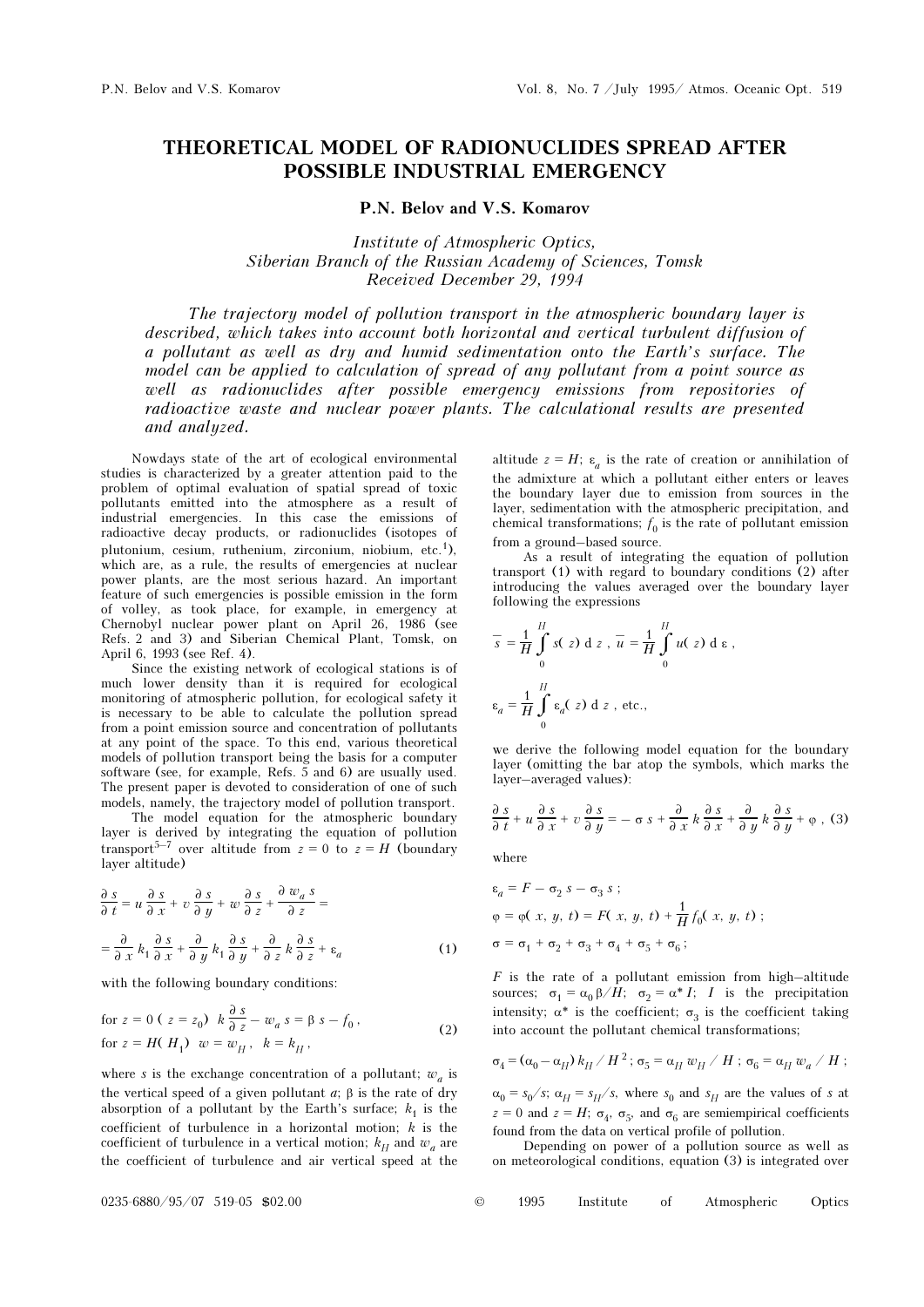internal (near–ground) boundary layer (IBL) of height  $H = H_1 = 0.1 k_{1m}/l$  for a low power emission or over the planetary boundary layer (PBL) of height  $H = HML$  (HML is the height of mixing layer) for a high power emission. The height in the latter case is determined from the relationship  $H = 0.2V*/l$  (see Ref. 8) or is taken to be equal to HML =  $k_{1m}/l$ . Here  $l = 2\omega \sin \varphi$  is the Coriolis parameter,  $k_{1m}$  is the turbulence coefficient at the altitude of 1 m above the Earth's surface,  $V*$  is the dynamic speed.

Having obtained the data on wind speed at an altitude  $z_1$  (the level of a wind vane of 10–12 m), the parameters of IBL are determined, according to the theory, by the following relations (for nearly neutral stratification):

$$
V_* = V(z_1) \kappa / [\ln(z_1 + z_0)/z_0]; \ V(z) = (V_*/\kappa) \ln[(z + z_0)/z_0],
$$
  

$$
V \qquad (H. \quad \Box)
$$

$$
k = k(z) = k_2 + a z
$$
,  $k_2 = \kappa V_* z_0$ ,  $\overline{V} = \frac{V_{\kappa}}{k} \ln \left( \frac{H_1}{z_0} - 1 \right)$ , (4)

where  $\kappa$  is the Karman constant and  $z_0$  is the parameter of roughness. In so doing the wind direction in IBL is considered to be constant. The pollution spread is computed for short (about 100 km) distances (local model).

For high power sources, PBL serves as a boundary layer. The wind velocity and direction changes in this layer are determined according to the theory of planetary boundary layer and using the value of geostrophic wind.<sup>9</sup> In this case the pollution spread is computed for long (about 1000 km) distances (regional model) with simultaneous determination of the particle trajectories from sources.<sup>6</sup>

In both cases the source power is taken to be constant during the period of integration.

### EXAMPLES OF POLLUTION TRANSPORT COMPUTATION FOR SHORT DISTANCES

The computer program based on a model of pollution transport in IBL was created in order to estimate the degree

of air pollution at short distances (up to 100 km) from an isolated ground–based source of pollution. The emissions from ground–based repositories of nuclear waste having constant power can be considered as such sources. In computations the influence of different model parameters on pollutant concentration was also estimated. The model can be applied to any pollutant including radioactive ones.

When integrating Eq. (3) the process is considered to be stationary ( $\partial s/\partial t = 0$ ,  $f_0 = \text{const}$ ); wind velocity is taken at the level of wind vane. In this case, if  $x$  axis is directed along the vector, Eq. (3) takes the form:

$$
u\frac{\partial s}{\partial x} = -\sigma s + \frac{\partial}{\partial y}k_1 \frac{\partial s}{\partial y} + \varphi .
$$
 (5)

A solution to this equation, similar to that proposed by Berlyand in Ref. 3, can be presented as follows:

$$
s(x, y) = P(x, y) s'(x) .
$$
 (6)

For variables  $P$  and  $s'$  we derive the equations:

$$
\frac{\partial P}{\partial x} = \frac{k_1}{u} \frac{\partial^2 P}{\partial y^2}, \qquad u \frac{\partial s'}{\partial x} = -\sigma s' + \frac{\Phi}{P}.
$$
 (7)

One can see that the solution to the former equation with  $k = a^2 u x$  and under the condition that  $P \rightarrow 0$  at  $y \rightarrow \pm \infty$  has the form

$$
P(x, y) = \frac{1}{\sqrt{2\pi \sigma_y}} \exp(-y^2/2\sigma_y^2)
$$
 (8)

for  $\sigma_y = a x$  (  $a \approx 10^{-1} - 10^{-2}$ ), and the solution to the latter equation is as follows:

$$
s'(x) = \exp(-\sigma x/u) \left(s'^0 + \int_0^x \exp(-\sigma x'/u) \frac{\varphi x'}{u P} d x'\right), \quad (9)
$$

where  $s^0$  is the value of s' at  $x = 0$ ,  $s^0 = s^0 / P(0)$ , and  $s^0$  is the value of s at  $x = 0$ .

TABLE I. Pollutant concentration ( $\mu g/m^3$ ) per unit air column in internal boundary layer of H<sub>1</sub> in height on the plume axis at different distances x from a point ground–based source with the intensity of upward emission  $f_0 = 0.2 \cdot 10^{-1}$  $3 g/(m^2s)$  for different values of model parameters.

| Parameters  |           |             |           |      |                                                         |                        | $x$ , km |              |              |                |                |
|-------------|-----------|-------------|-----------|------|---------------------------------------------------------|------------------------|----------|--------------|--------------|----------------|----------------|
| $V_1$ , m/s | $z_0$ , m | $V_*$ , m/s | $H_1$ , m |      | $\overline{V}$ , m/s s <sup>0</sup> , µg/m <sup>3</sup> | $\sigma_{\nu}$         | 0.1      | $\mathbf{1}$ | 10           | 50             | 100            |
| 5           | 0.1       | 0.40        | 14        | 4.2  | 3420                                                    | 0.01                   | 1340     | 116          | 2.5          | $\overline{0}$ | $\overline{0}$ |
|             |           |             |           |      |                                                         | $\mathcal{X}$<br>0.1 x | 134      | 12           | 0.1          | $\Omega$       | $\overline{0}$ |
|             | 0.5       | 0.61        | 167       | 7.1  | 169                                                     | 0.01                   | 68       | 7            | 0.6          | $\theta$       | $\overline{0}$ |
|             |           |             |           |      |                                                         | $\mathcal{X}% _{0}$    |          |              |              |                |                |
|             |           |             |           |      |                                                         | 0.1 x                  | 7        | 0.7          | 0.1          | $\Omega$       | $\overline{0}$ |
| 10          | 0.1       | 0.81        | 29        | 9.8  | 702                                                     | 0.01                   | 279      | 27           | 2            | 0.1            | $\overline{0}$ |
|             |           |             |           |      |                                                         | $\mathcal{X}$          |          |              |              |                |                |
|             |           |             |           |      |                                                         | 0.1 x                  | 28       | 2.7          | 0.2          | $\Omega$       | $\overline{0}$ |
|             | 0.5       | 1.21        | 234       | 16.4 | 52                                                      | 0.01                   | 21       | 2.1          | 0.2          | $\theta$       | $\overline{0}$ |
|             |           |             |           |      |                                                         | $\mathcal{X}$<br>0.1 x | 2.1      | 0.2          | $\mathbf{0}$ | $\theta$       | $\overline{0}$ |

Tabulated in Table I are the computational results for a pollutant concentration at a distances up to 100 km from a ground–based point source with the power  $f_0 = 0.2 \cdot 10^{-3}$  g/(m<sup>2</sup>s) for different values of model parameters  $V(z_1)$ ,  $z_0$ , and  $s^0 = f_0 d / \overline{V} H_1$ , where  $d = \Delta y$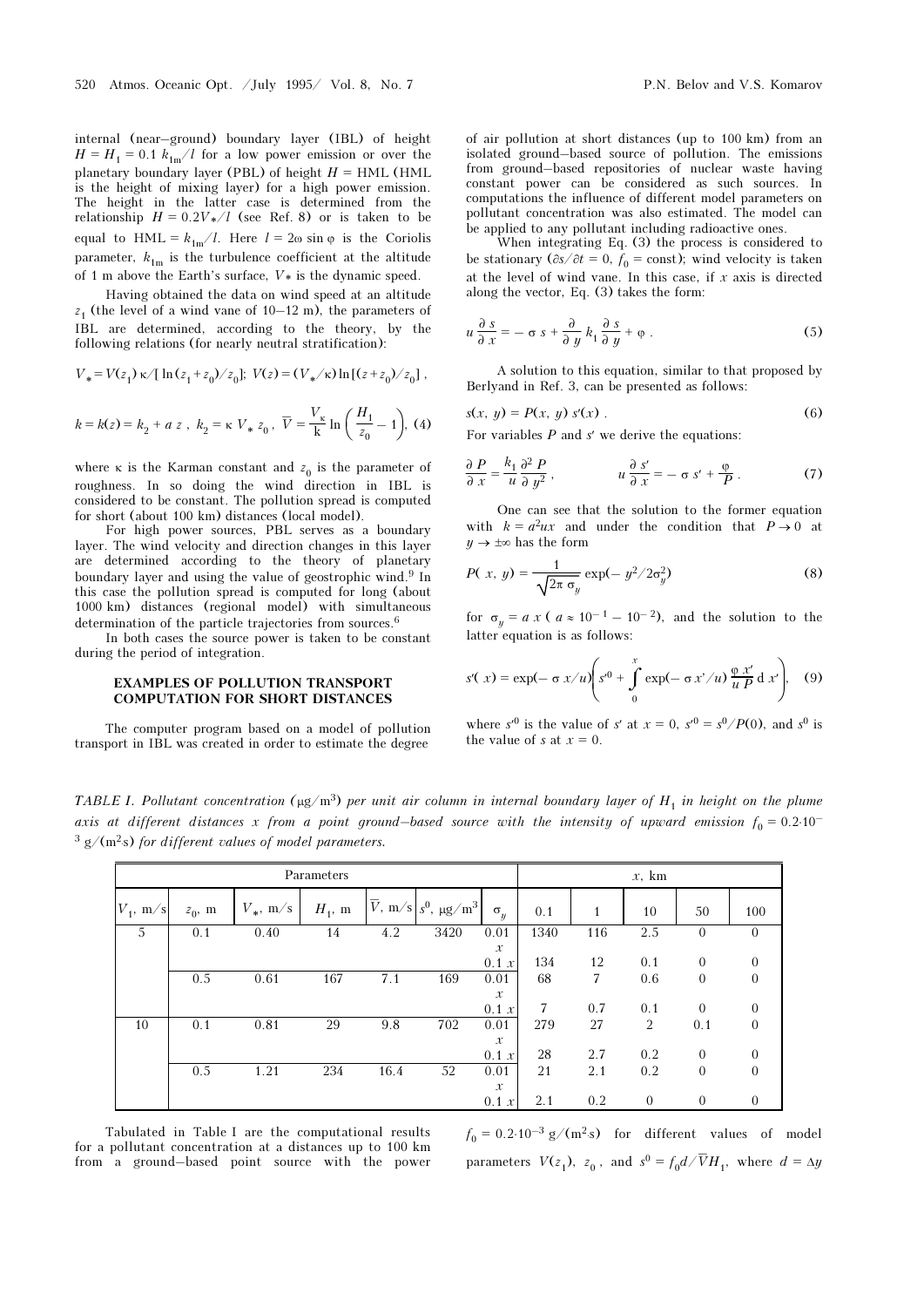and  $\sigma_y = 0.01$  x and 0.1 x. The dependence of a pollutant concentration on these parameters is clearly seen from the data tabulated.

The model for computation of pollution transport for short distance (local model) was applied to estimate the spread of air polluted with radionuclides after an emergency that took place at the Siberian Chemical Plant, Tomsk–7 (now Seversk), on April 6, 1993 (see Ref. 4). In this computations we took that radionuclides emitted into the air spread in the same way as any other "weightless" gaseous pollutant.

As follows from the meteorological data, at the emergency the velocity of south–east wind in Tomsk region was  $5 \text{ m/s}$  at the level of wind vane; it was lightly sleeting. In our calculations we assumed  $z_0 = 0.5$  cm (that corresponds to rugged terrain with trees and buildings) and  $\beta = 1$  cm/s. Calculated height of the IBL amounted to 109 m. The process was assumed to be stationary during a day.

Table II presents the data on  $\gamma$ -radiation dose rate<sup>1</sup> (in  $\mu$ R/h) per unit air column in IBL of 109 m height on the plume axis for different distances from the emergency point (the town of Seversk) in the nort–east direction with the dose rate in the emergency zone  $J_0 = 1100 \mu R/h$ . The data were calculated using the model with regard for turbulence, scattering, surface absorption, and sedimentation with precipitation

TABLE II. Gamma–radiation dose rate.

| $x, km$   0   0.5   1   5   10   20   50   100 |  |  |  |  |
|------------------------------------------------|--|--|--|--|
| $J, \mu R/h$ 1100 730 360 69 32 14.3 3.8 1.0   |  |  |  |  |

It follows from the data tabulated that the air radioactivity rapidly decreases with the distance from the emergency point. So at 1 km distance from the source the radioactivity it was 360  $\mu$ R/h, or 33% of the initial one, and at a distance of 20 km from the source it was  $14.3 \mu R/h$ , or 1.3%, at a distance of 100 km only traces of radioactivity  $(1 \mu R/h, \text{ or } 0.1\% \text{ of the initial value})$  occurred.

The radioactivity values above 12  $\mu$ R/h (this value corresponds to natural background of the Earth's surface) were marked from our calculations at a distances up to 22 km from the emergency point. Radioactivity rapidly decreases along the normal to the plume axis. For example, for  $x = 10$  km at a distance of 0.2 km from the plume axis the radioactivity amounted to about 10% of that on the plume axis.

The values of  $\gamma$ –radiation dose rate computated using our model do not contradict those obtained from air survey.<sup>4</sup>

# EXAMPLE OF POLLUTION TRANSPORT COMPUTATION FOR LONG DISTANCES

The model of a distant transport of pollution from a point source is the trajectory one,6,10 therefore trajectories of particles from sources are first calculated and then the equation of pollution transport is integrated within a time period up to 24 h with the time step of 2 h.

The mean wind velocities in PBL are calculated according to the theory of  $PBL<sup>8</sup>$  with regard to the wind change with altitude. Trajectories are calculated for the air volumes moving in the PBL. The transport equation is integrated along the trajectory. At any point of the trajectory, x axis is directed along the trajectory, whereas

 $y$  axis is directed normally to it. The equation of pollution transport is written in the form

$$
\frac{d_r s}{d t} = - \sigma s + k_0 u \frac{\partial^2 s}{\partial y^2} + \varphi , \qquad (10)
$$

where  $\frac{\partial_r}{\partial x}$  $\frac{\partial_r s}{\partial t} = \frac{\partial_s s}{\partial t} + u \frac{\partial_s s}{\partial x}$  is the individual derivative taken when moving along the trajectory r, and  $k_0 = k_1/u$  is a constant.

Solution is sought in the form

$$
s(x, y, t) = P(x, y) s'(x, t).
$$

Thus we derive the equations for the functions  $P$  and  $s'$ 

$$
\frac{\partial P}{\partial x} = k_0 \frac{\partial^2 P}{\partial y^2}, \frac{d_r s'}{d t} = - \sigma s + \frac{\varphi}{P}.
$$

The solution to the equation for  $P$  has the form<sup>3</sup>:

$$
P(x, y) = \frac{1}{\sqrt{2 \pi k_0 x}} \exp(-y^2 / 4 k_0 x).
$$
 (11)

The equation for s' is solved numerically by substituting the integration over time by the integration over trajectory. Let us approximate this equation as follows:

$$
s^{(n)} = s^{(n-1)} - \Delta t \sigma s^{(n, n-1)} + \Delta t \frac{1}{P} \varphi^{(n, n-1)},
$$
 (12)

where  $n$  is the current number of the time step  $(n = 1, 2, ...)$ ,  $s^{(n-1)}$  is the value of s' at  $(n - 1)$  time moment, and  $s^{(n)}$  is that at the subsequent moment *n*. These moments correspond to the initial and final points of the trajectory during the time step  $\Delta t$ .

The functions  $\sigma s^{(n, n-1)}$  and  $(1/P) \varphi^{(n, n-1)}$  are the averages of σs' and  $(1/P)$  φ on the trajectory for a given time step. These averages may be presented following two schemes: an explicit scheme,

$$
\overline{\sigma s^{n(n, n-1)}} = \sigma s^{n(n-1)}, \overline{\frac{1}{p} \varphi^{(n, n-1)}} = \frac{1}{p} \varphi^{(n, n-1)} ,
$$

and an implicit one,

$$
\frac{}{\sigma \, s^{(n, n-1)}} = \frac{1}{2} \left[ \sigma \, s^{(n)} + \sigma \, s^{(n-1)} \right],
$$
  

$$
\frac{1}{P} \varphi^{(n, n-1)} = \frac{1}{2} \left[ \frac{1}{P} \varphi^n + \frac{1}{P} \varphi^{n-1} \right].
$$

Then the value of  $s<sup>n</sup>$  at the end of a step is, according to the explicit scheme,

$$
s^{(n)} = (1 - \sigma \Delta t) s^{(n-1)} + \Delta t \frac{1}{P} \varphi^{n-1},
$$

and, according to the implicit one,

$$
s^{(n)} = \frac{1 - \sigma \Delta t/2}{1 + \sigma \Delta t/2} s^{(n-1)} + \frac{\Delta t/2}{1 + \sigma \Delta t/2} \left[ \frac{\varphi^n}{P} + \frac{\varphi^{n-1}}{P} \right].
$$